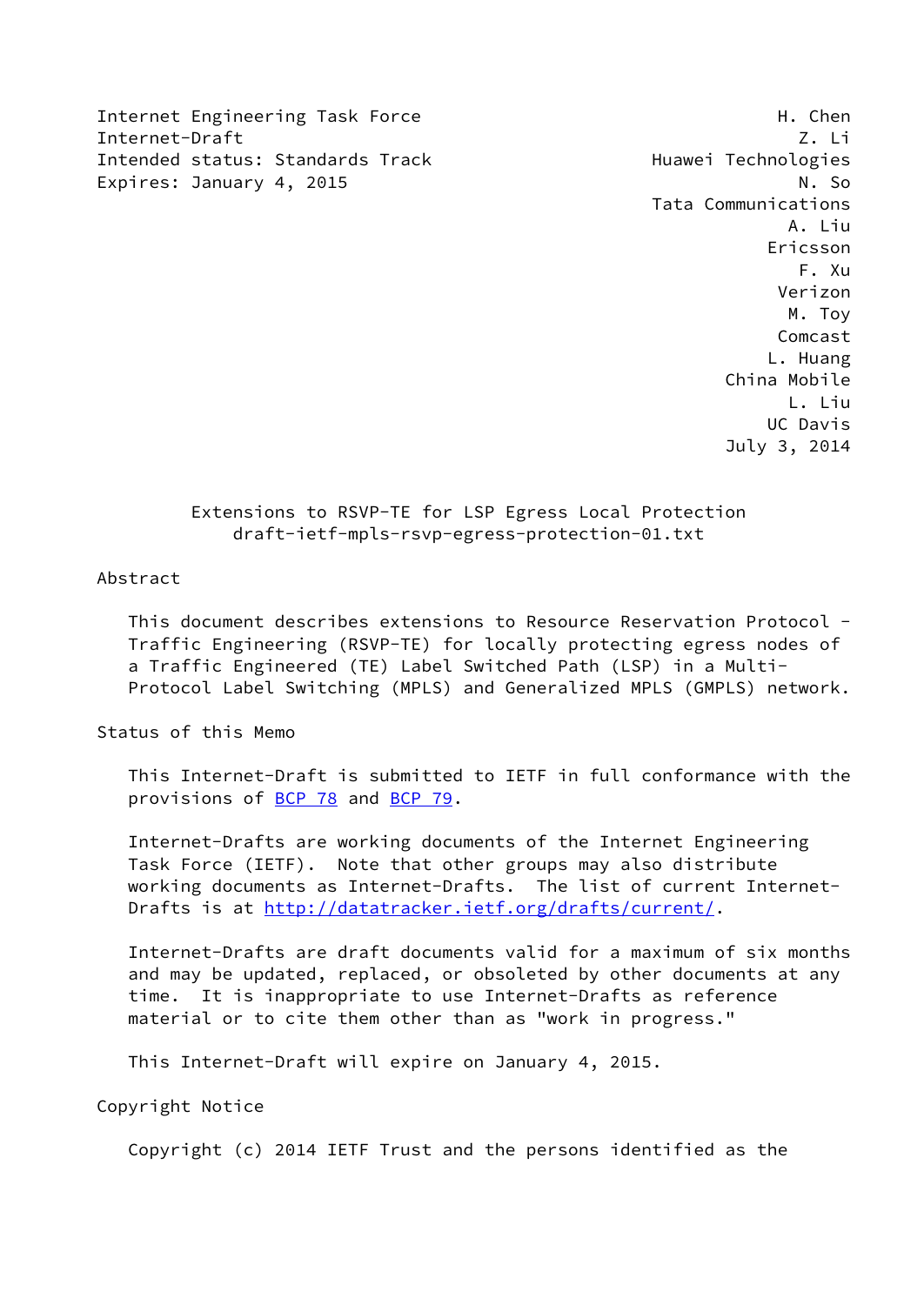## Internet-Draft RSVP LSP Egress Protection July 2014

document authors. All rights reserved.

This document is subject to **[BCP 78](https://datatracker.ietf.org/doc/pdf/bcp78)** and the IETF Trust's Legal Provisions Relating to IETF Documents [\(http://trustee.ietf.org/license-info](http://trustee.ietf.org/license-info)) in effect on the date of publication of this document. Please review these documents carefully, as they describe your rights and restrictions with respect to this document. Code Components extracted from this document must include Simplified BSD License text as described in Section 4.e of the Trust Legal Provisions and are provided without warranty as described in the Simplified BSD License.

#### Table of Contents

| 1.1. An Example of Egress Local Protection 3             |  |
|----------------------------------------------------------|--|
| 1.2. Egress Local Protection with FRR 4                  |  |
| Conventions Used in This Document $\frac{4}{5}$<br>2.    |  |
|                                                          |  |
|                                                          |  |
|                                                          |  |
| 4.2. Flags in FAST_REROUTE 6                             |  |
|                                                          |  |
| 5. Egress Protection Behaviors 6                         |  |
|                                                          |  |
| $5.2$ . Intermediate Node and PLR Behavior $\frac{7}{2}$ |  |
| $5.2.1$ . Signaling for One-to-One Protection 8          |  |
| $5.2.2.$ Signaling for Facility Protection 8             |  |
| $5.2.3$ . Signaling for S2L Sub LSP Protection 9         |  |
| $5.2.4$ . PLR Procedures during Local Repair 10          |  |
| 6. Considering Application Traffic 10                    |  |
| 6.1. A Typical Application 10                            |  |
| 6.2. PLR Procedure for Applications 11                   |  |
| 6.3. Egress Procedures for Applications 11               |  |
| 7. Security Considerations 12                            |  |
|                                                          |  |
|                                                          |  |
|                                                          |  |
|                                                          |  |
|                                                          |  |
| 11.2. Informative References 14                          |  |
|                                                          |  |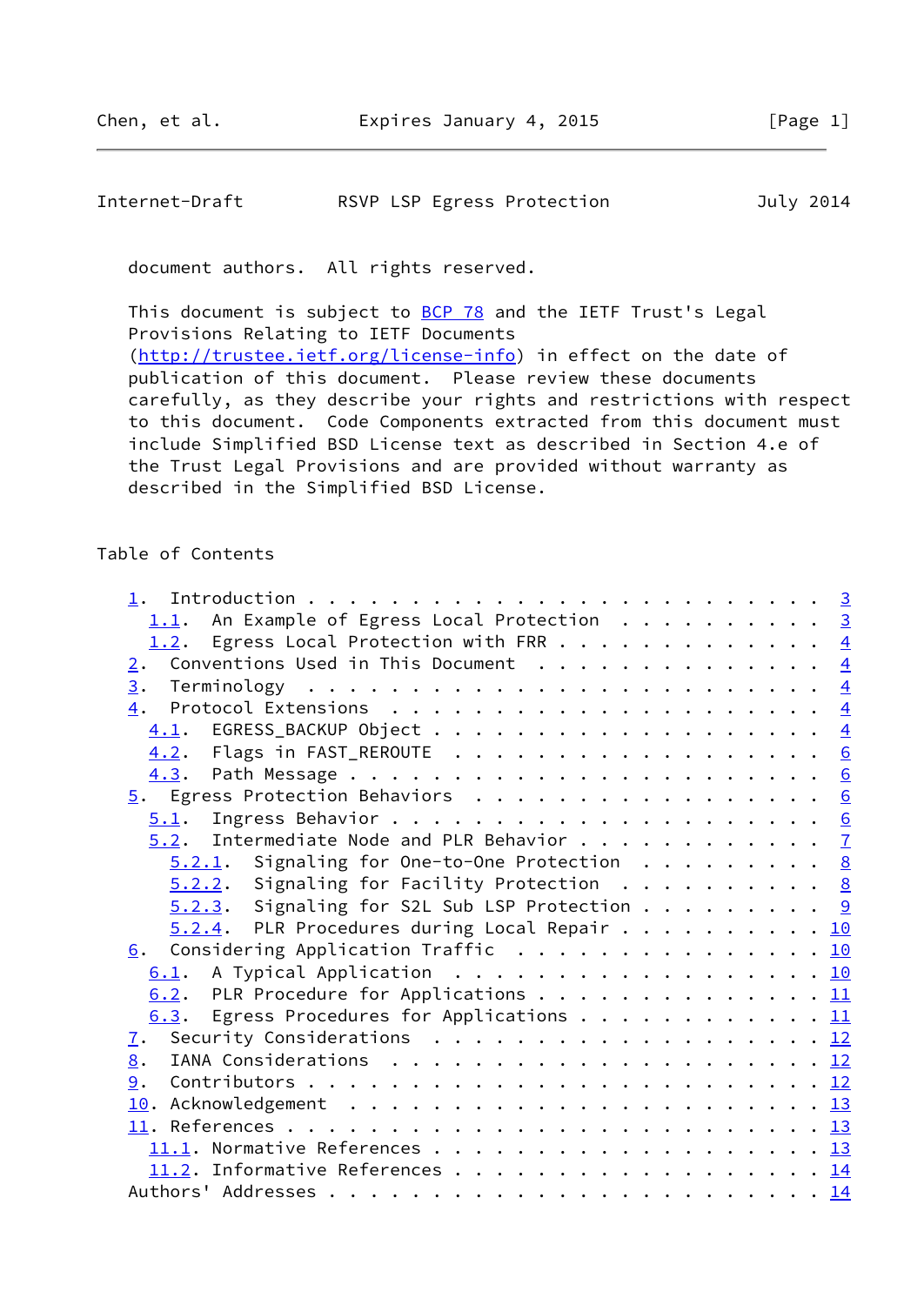Chen, et al. **Expires January 4, 2015** [Page 2]

<span id="page-2-1"></span>Internet-Draft RSVP LSP Egress Protection July 2014

#### <span id="page-2-0"></span>[1](#page-2-0). Introduction

[RFC 4090](https://datatracker.ietf.org/doc/pdf/rfc4090) describes two methods for protecting the transit nodes of a P2P LSP: one-to-one and facility protection. [RFC 4875](https://datatracker.ietf.org/doc/pdf/rfc4875) specifies how to use them to protect the transit nodes of a P2MP LSP. However, they do not mention any local protection for an egress of an LSP.

 To protect the egresses of an LSP (P2P or P2MP), an existing approach sets up a backup LSP from a backup ingress (or the ingress of the LSP) to the backup egresses, where each egress is paired with a backup egress and protected by the backup egress.

 This approach may use more resources and provide slow fault recovery. This document specifies extensions to RSVP-TE for local protection of an egress of an LSP, which overcomes these disadvantages.

<span id="page-2-2"></span>[1.1](#page-2-2). An Example of Egress Local Protection

 Figure 1 shows an example of using backup LSPs to locally protect egresses of a primary P2MP LSP from ingress R1 to two egresses: L1 and L2. The primary LSP is represented by star $(*)$  lines and backup LSPs by hyphen(-) lines.

 La and Lb are the designated backup egresses for egresses L1 and L2 respectively. To distinguish an egress (e.g., L1) from a backup egress (e.g., La), an egress is called a primary egress if needed.

 The backup LSP for protecting L1 is from its upstream node R3 to backup egress La. The one for protecting L2 is from R5 to Lb.

| $\lceil R2 \rceil$ ***** $\lceil R3 \rceil$ ***** $\lceil L1 \rceil$ |                 |                              |                  |
|----------------------------------------------------------------------|-----------------|------------------------------|------------------|
| $\star$                                                              | $\langle$ :: \$ |                              | **** Primary LSP |
| *                                                                    |                 |                              | ---- Backup LSP  |
| $\star$                                                              |                 | $\lceil \textsf{CE1} \rceil$ | BFD Session      |
| $^\star$                                                             |                 |                              | \$ Link          |
| $^\star$                                                             |                 |                              |                  |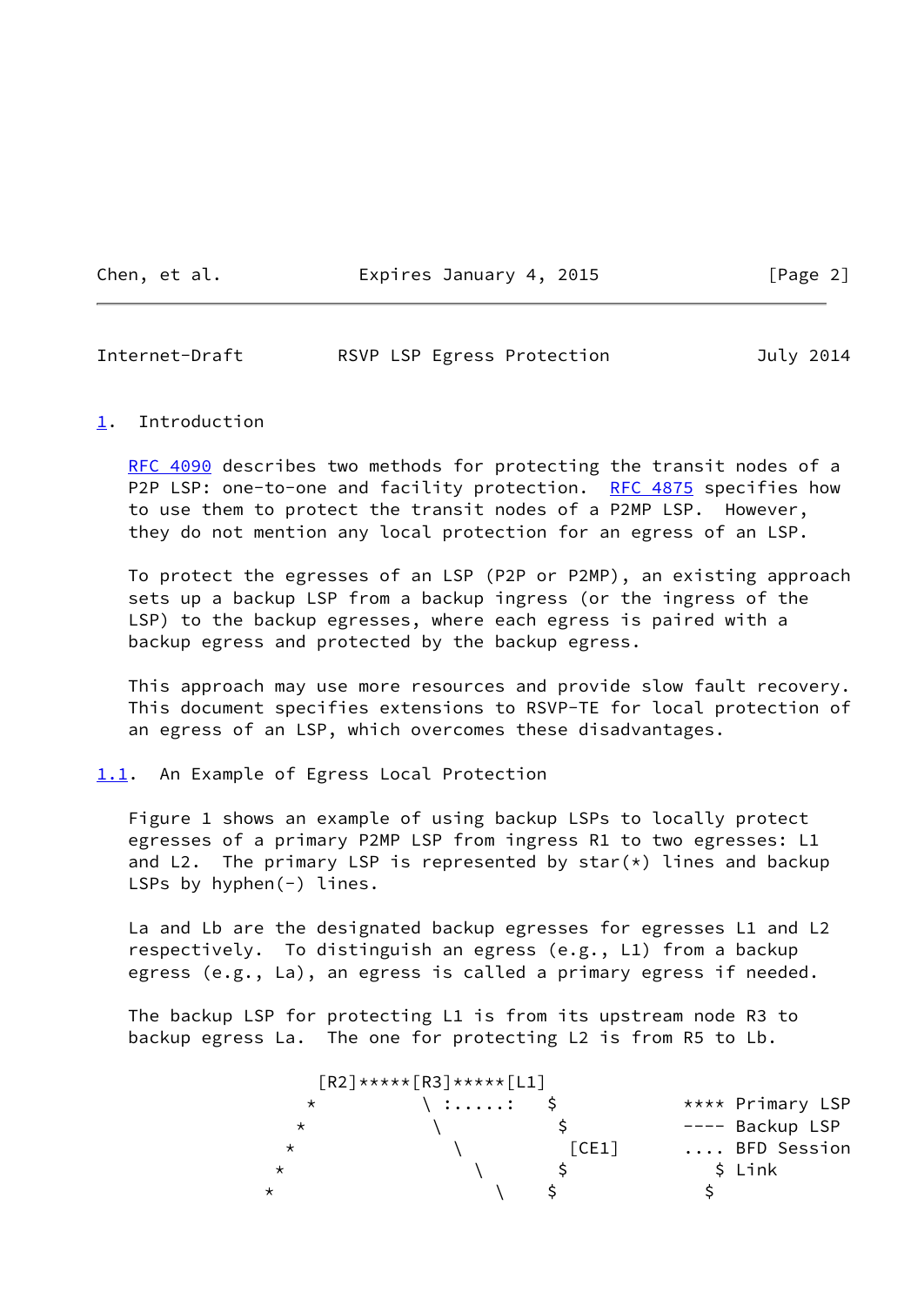



| Chen, et al. | Expires January 4, 2015 | [Page 3] |
|--------------|-------------------------|----------|
|--------------|-------------------------|----------|

<span id="page-3-1"></span>Internet-Draft RSVP LSP Egress Protection July 2014

 During normal operations, the traffic carried by the P2MP LSP is sent through R3 to L1, which delivers the traffic to its destination CE1. When R3 detects the failure of L1, R3 switches the traffic to the backup LSP to backup egress La, which delivers the traffic to CE1. The time for switching the traffic is within tens of milliseconds.

 The failure of a primary egress (e.g., L1 in the figure) MAY be detected by its upstream node (e.g., R3 in the figure) through a BFD between the upstream node and the egress in MPLS networks. Exactly how the failure is detected is out of scope for this document.

<span id="page-3-0"></span>[1.2](#page-3-0). Egress Local Protection with FRR

 Using the egress local protection and the FRR, we can locally protect the egresses, the links and the intermediate nodes of an LSP. The traffic switchover time is within tens of milliseconds whenever an egress, any of the links and the intermediate nodes of the LSP fails.

 The egress nodes of the LSP can be locally protected via the egress local protection. All the links and the intermediate nodes of the LSP can be locally protected through using the FRR.

## <span id="page-3-2"></span>[2](#page-3-2). Conventions Used in This Document

 The key words "MUST", "MUST NOT", "REQUIRED", "SHALL", "SHALL NOT", "SHOULD", "SHOULD NOT", "RECOMMENDED", "MAY", and "OPTIONAL" in this document are to be interpreted as described in [RFC 2119.](https://datatracker.ietf.org/doc/pdf/rfc2119)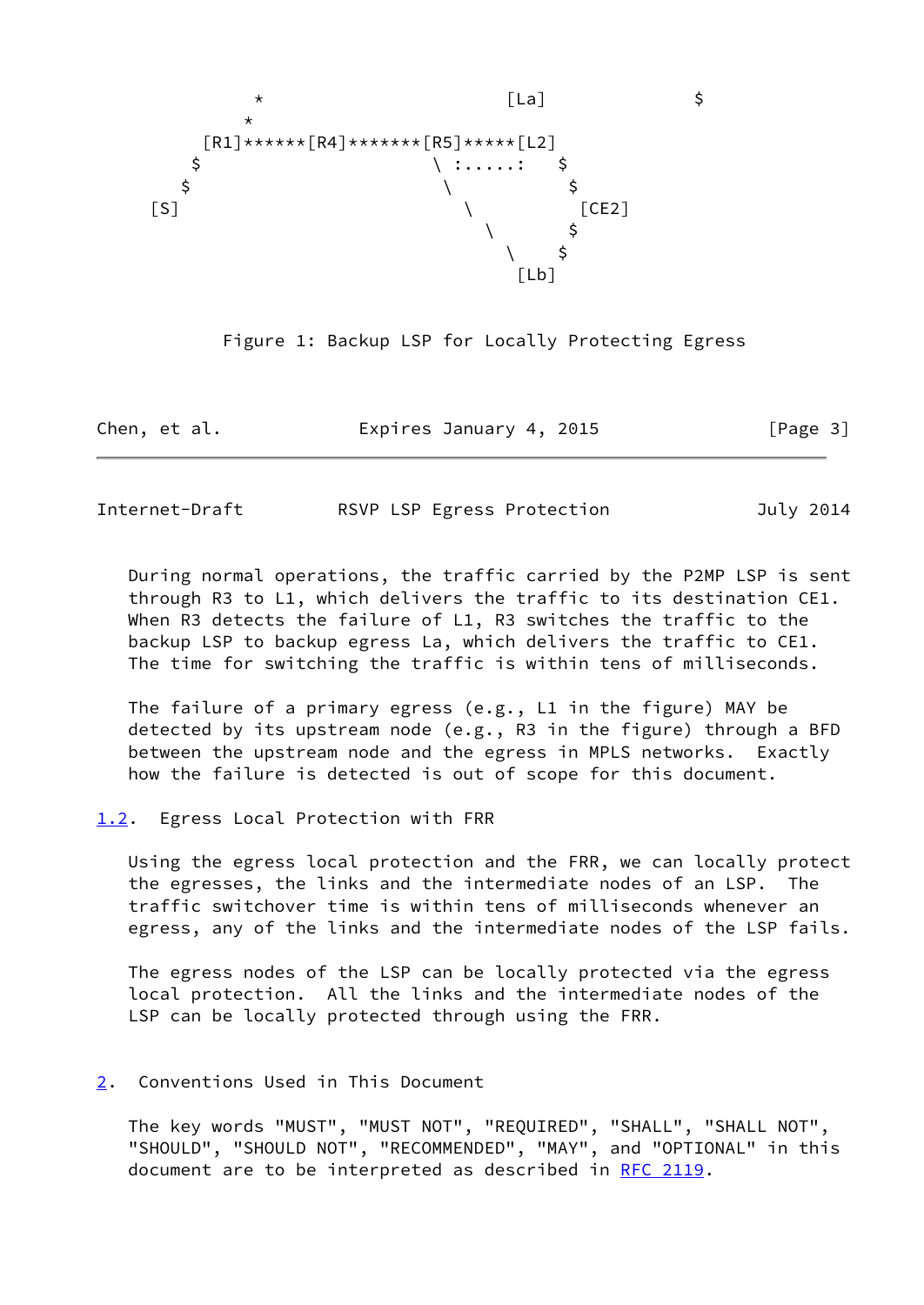#### <span id="page-4-0"></span>[3](#page-4-0). Terminology

This document uses terminologies defined in [RFC 2205,](https://datatracker.ietf.org/doc/pdf/rfc2205) [RFC 3031](https://datatracker.ietf.org/doc/pdf/rfc3031), [RFC](https://datatracker.ietf.org/doc/pdf/rfc3209) [3209](https://datatracker.ietf.org/doc/pdf/rfc3209), [RFC 3473](https://datatracker.ietf.org/doc/pdf/rfc3473), [RFC 4090](https://datatracker.ietf.org/doc/pdf/rfc4090), [RFC 4461](https://datatracker.ietf.org/doc/pdf/rfc4461), and [RFC 4875](https://datatracker.ietf.org/doc/pdf/rfc4875).

<span id="page-4-1"></span>[4](#page-4-1). Protocol Extensions

 A new object EGRESS\_BACKUP is defined for egress local protection. It contains a backup egress for a primary egress.

<span id="page-4-2"></span>[4.1](#page-4-2). EGRESS\_BACKUP Object

 The class of the EGRESS\_BACKUP object is TBD-1 to be assigned by IANA. The C-Type of the EGRESS\_BACKUP IPv4/IPv6 object is TBD-2/ TBD-3 to be assigned by IANA.

| Chen, et al.   | Expires January 4, 2015                                         |                                  | [Page 4]  |
|----------------|-----------------------------------------------------------------|----------------------------------|-----------|
| Internet-Draft | RSVP LSP Egress Protection                                      |                                  | July 2014 |
|                | EGRESS_BACKUP Class Num = TBD-1, IPv4/IPv6 C-Type = TBD-2/TBD-3 |                                  |           |
| $\Theta$       | 0 1 2 3 4 5 6 7 8 9 0 1 2 3 4 5 6 7 8 9 0 1 2 3 4 5 6 7 8 9 0 1 | 2                                | 3         |
|                |                                                                 | Backup Egress IPv4/IPv6 address  |           |
| $\tilde{}$     |                                                                 | Primary Egress IPv4/IPv6 address |           |
|                | (Subobjects)                                                    |                                  |           |
|                | o Backun Føress IPv4/IPv6 address.                              |                                  |           |

 o Backup Egress IPv4/IPv6 address: IPv4/IPv6 address of the backup egress node o Primary Egress IPv4/IPv6 address: IPv4/IPv6 address of the primary egress node

 The Subobjects are optional. One of them is P2P LSP ID IPv4/IPv6 subobject, whose body has the following format and Type is TBD-4/ TBD-5. It may be used to identify a backup LSP.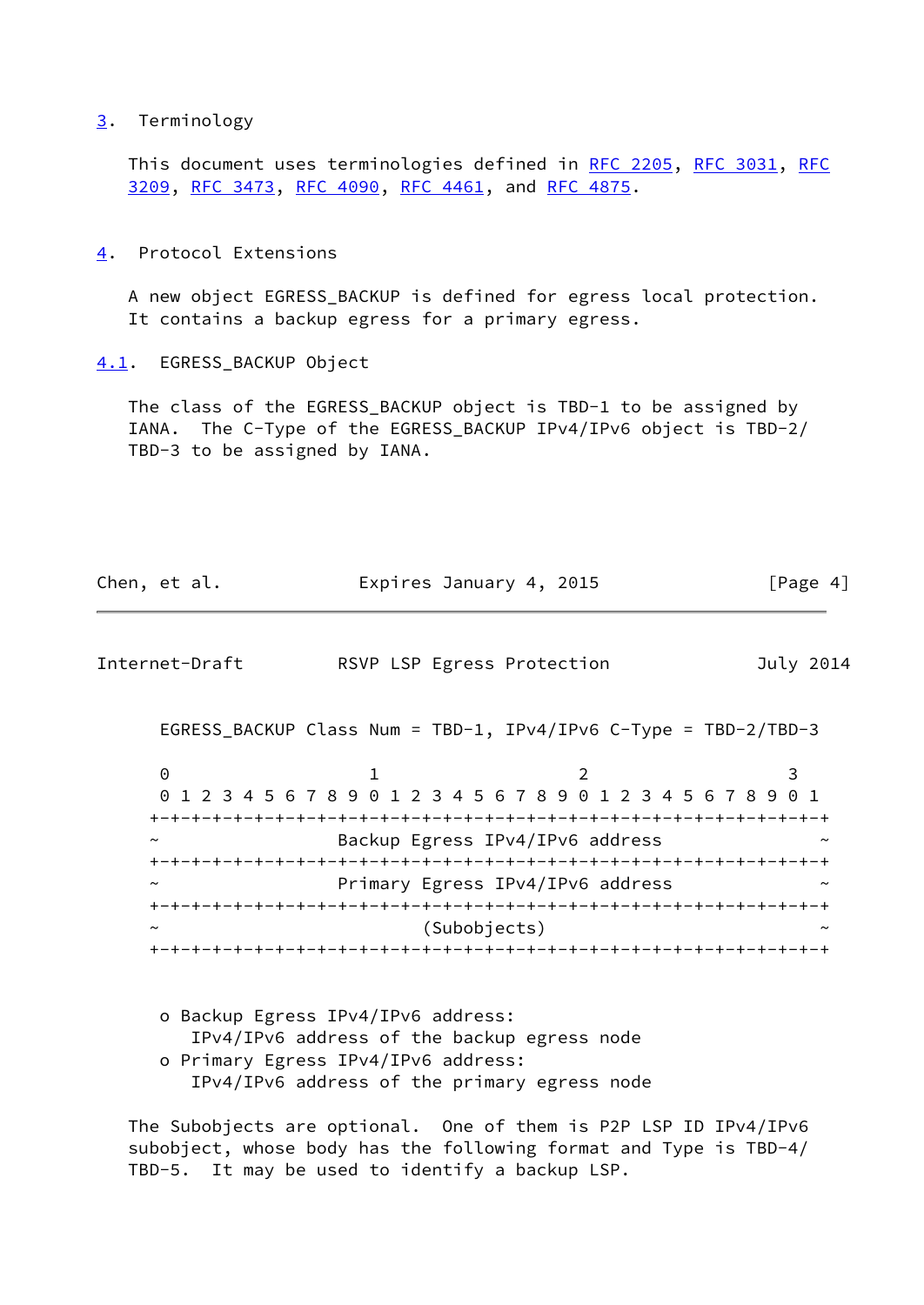0 1 2 3 0 1 2 3 4 5 6 7 8 9 0 1 2 3 4 5 6 7 8 9 0 1 2 3 4 5 6 7 8 9 0 1 +-+-+-+-+-+-+-+-+-+-+-+-+-+-+-+-+-+-+-+-+-+-+-+-+-+-+-+-+-+-+-+-+ P2P LSP Tunnel Egress IPv4/IPv6 Address (4/16 bytes) +-+-+-+-+-+-+-+-+-+-+-+-+-+-+-+-+-+-+-+-+-+-+-+-+-+-+-+-+-+-+-+-+ Reserved | Tunnel ID +-+-+-+-+-+-+-+-+-+-+-+-+-+-+-+-+-+-+-+-+-+-+-+-+-+-+-+-+-+-+-+-+ Extended Tunnel ID  $(4/16$  bytes) +-+-+-+-+-+-+-+-+-+-+-+-+-+-+-+-+-+-+-+-+-+-+-+-+-+-+-+-+-+-+-+-+ o P2P LSP Tunnel Egress IPv4/IPv6 Address: IPv4/IPv6 address of the egress of the tunnel o Tunnel ID: A 16-bit identifier that is constant over the life of the tunnel o Extended Tunnel ID: A 4/16-byte identifier being constant over the life of the tunnel Another one is Label subobject, whose body has the format below and Type is TBD-6 to be assigned by IANA. 0 1 2 3 0 1 2 3 4 5 6 7 8 9 0 1 2 3 4 5 6 7 8 9 0 1 2 3 4 5 6 7 8 9 0 1 +-+-+-+-+-+-+-+-+-+-+-+-+-+-+-+-+-+-+-+-+-+-+-+-+-+-+-+-+-+-+-+-+  $\Box$ +-+-+-+-+-+-+-+-+-+-+-+-+-+-+-+-+-+-+-+-+-+-+-+-+-+-+-+-+-+-+-+-+

Chen, et al. **Expires January 4, 2015** [Page 5]

<span id="page-5-1"></span>Internet-Draft RSVP LSP Egress Protection July 2014

## <span id="page-5-0"></span>[4.2](#page-5-0). Flags in FAST\_REROUTE

 A bit of the flags in the FAST\_REROUTE object may be used to indicate whether S2L Sub LSP is desired for protecting an egress of a P2MP LSP or One-to-One Backup is preferred for protecting an egress of a P2P LSP when the "Facility Backup Desired" flag is set. This bit is called "S2L Sub LSP Backup Desired" or "One-to-One Backup Preferred".

#### <span id="page-5-2"></span>[4.3](#page-5-2). Path Message

 A Path message is enhanced to carry the information about a backup egress for a primary egress of an LSP through including an egress backup descriptor list. The format of the enhanced Path message is illustrated below.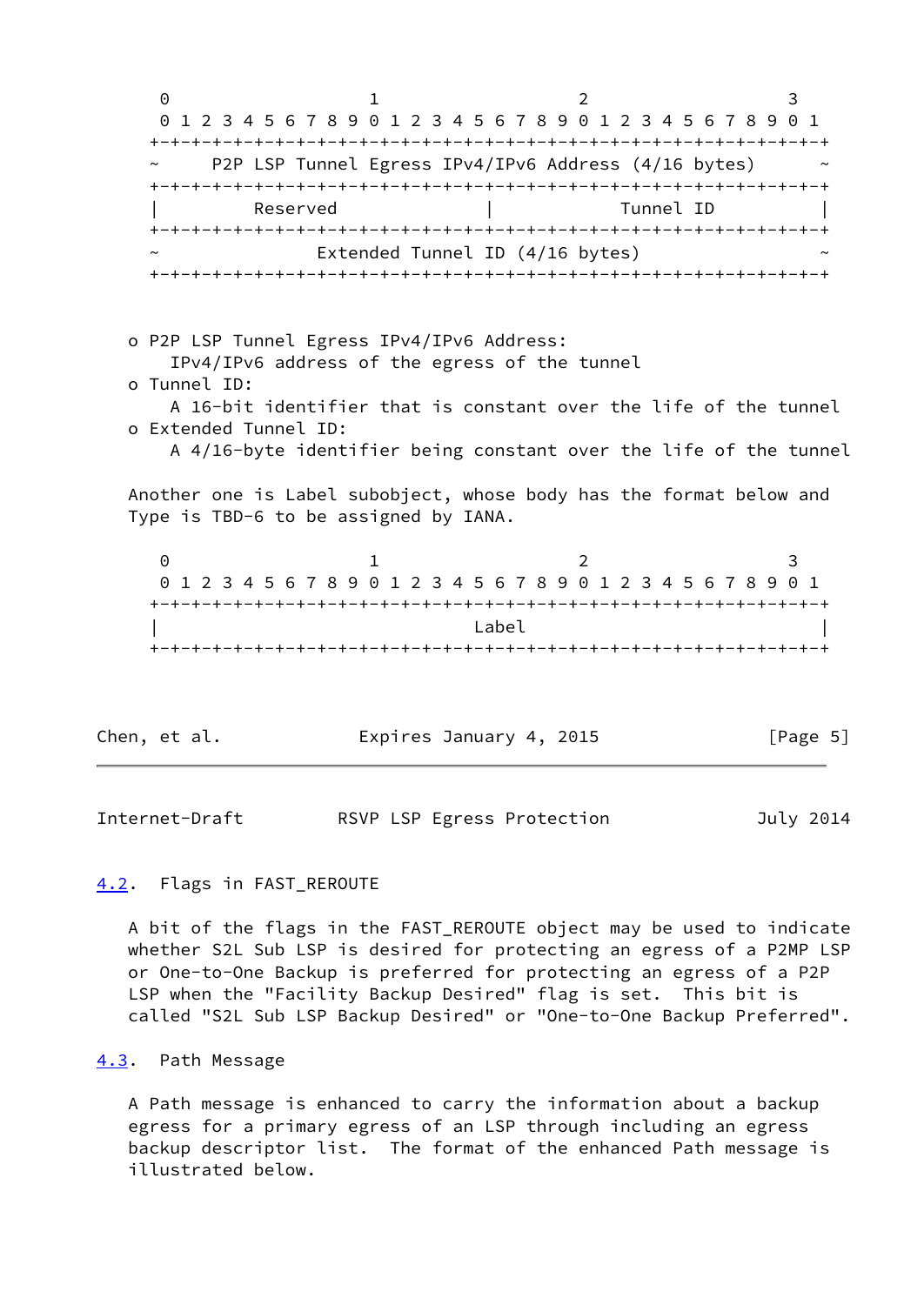<Path Message> ::= <Common Header> [ <INTEGRITY> ] [ [<MESSAGE\_ID\_ACK> | <MESSAGE\_ID\_NACK>] ...] [ <MESSAGE\_ID> ]<SESSION> <RSVP\_HOP> <TIME\_VALUES> [ <EXPLICIT\_ROUTE> ] <LABEL\_REQUEST> [ <PROTECTION> ] [ <LABEL\_SET> ...] [ <SESSION\_ATTRIBUTE> ] [ <NOTIFY\_REQUEST> ] [ <ADMIN STATUS> ] [ <POLICY DATA> ... ] <sender descriptor> [<S2L sub-LSP descriptor list>] [<egress backup descriptor list>] The egress backup descriptor list in the message is defined below. It is a sequence of EGRESS BACKUP objects, each of which describes a pair of a primary egress and a backup egress. <egress backup descriptor list> ::= <egress backup descriptor> [ <egress backup descriptor list> ] <egress backup descriptor> ::= <EGRESS\_BACKUP>

# <span id="page-6-0"></span>[5](#page-6-0). Egress Protection Behaviors

<span id="page-6-1"></span>[5.1](#page-6-1). Ingress Behavior

 To protect a primary egress of an LSP, the ingress MUST set the "label recording desired" flag and the "node protection desired" flag in the SESSION\_ATTRIBUTE object.

 If one-to-one backup or facility backup method is desired to protect a primary egress of an LSP, the ingress SHOULD include a FAST\_REROUTE

| Chen, et al. | Expires January 4, 2015 | [Page 6] |
|--------------|-------------------------|----------|
|              |                         |          |

<span id="page-6-2"></span>Internet-Draft RSVP LSP Egress Protection July 2014

 object and set the "One-to-One Backup Desired" or "Facility Backup Desired" flag.

 If S2L Sub LSP backup method is desired to protect a primary egress of a P2MP LSP, the ingress SHOULD include a FAST\_REROUTE object and set the "S2L Sub LSP Backup Desired" flag.

Note that if "Facility Backup Desired" flag is set for protecting the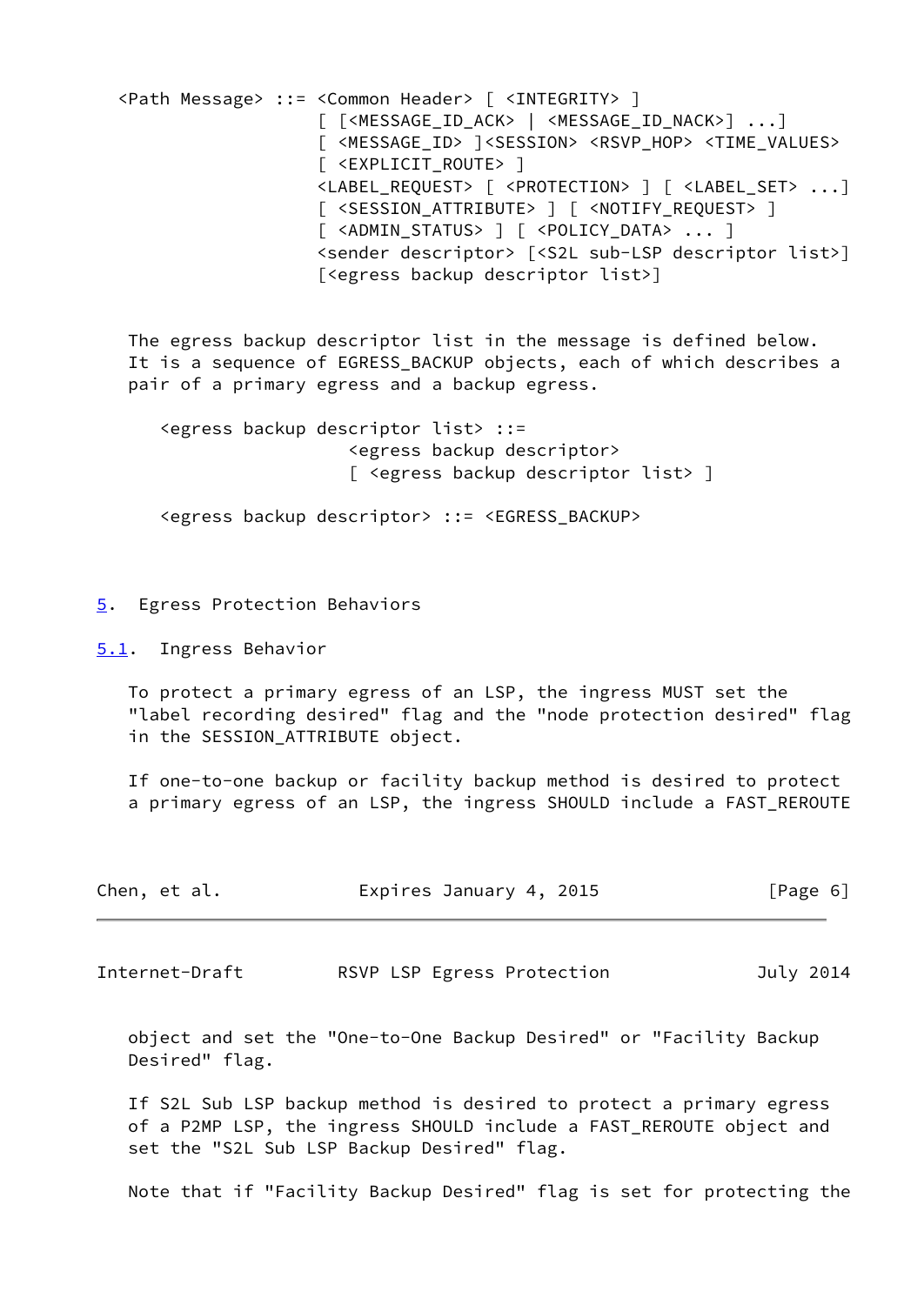intermediate nodes of a primary P2P LSP, but we want to use "One-to- One Backup" for protecting the egress of the LSP, then the ingress SHOULD set "One-to-One Backup Preferred" flag.

 Optionally, a backup egress may be configured on the ingress of an LSP to protect a primary egress of the LSP.

 The ingress sends a Path message for the LSP with the objects above and an optional egress backup descriptor list. For each primary egress of the LSP to be protected, the ingress adds an EGRESS\_BACKUP object into the list if the backup egress is given. The object contains the primary egress and the backup egress for protecting the primary egress.

<span id="page-7-0"></span>[5.2](#page-7-0). Intermediate Node and PLR Behavior

 If an intermediate node of an LSP receives the Path message with an egress backup descriptor list and it is not an upstream node of any primary egress of the LSP, it forwards the list unchanged.

 If the intermediate node is the upstream node of a primary egress to be protected, it determines the backup egress, obtains a path for the backup LSP and sets up the backup LSP along the path.

 The PLR (upstream node of the primary egress) tries to get the backup egress from EGRESS\_BACKUP in the egress backup descriptor list if the Path message contains the list. If the PLR can not get it, the PLR tries to find the backup egress, which is not the primary egress but has the same IP address as the destination IP address of the LSP.

 Note that the primary egress and the backup egress SHOULD have a same local address configured, and the cost to the local address on the backup egress SHOULD be much bigger than the cost to the local address on the primary egress. Thus another name such as virtual node based egress protection may be used for egress local protection.

 After obtaining the backup egress, the PLR tries to compute a backup path from itself to the backup egress. It excludes the primary egress to be protected when computing the path. Thus the PLR will not select any path via the primary egress.

| Expires January 4, 2015<br>Chen, et al. | [Page 7] |
|-----------------------------------------|----------|
|-----------------------------------------|----------|

<span id="page-7-1"></span>Internet-Draft RSVP LSP Egress Protection July 2014

The PLR then sets up the backup LSP along the path obtained. It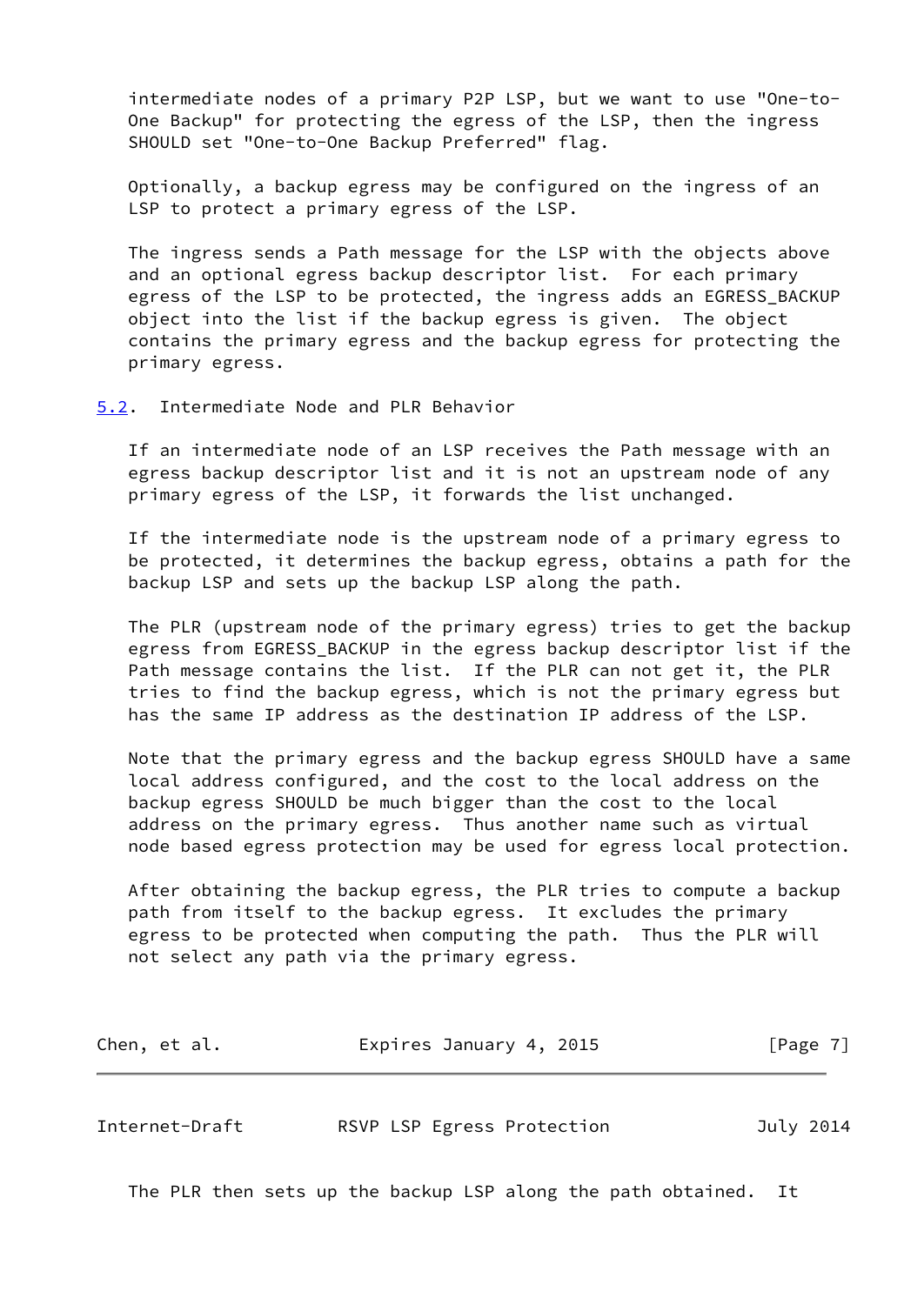provides one-to-one backup protection for the primary egress if the "One-to-One Backup Desired" or "One-to-One Backup Preferred" flag is set in the message; otherwise, it provides facility backup protection if the "Facility Backup Desired flag" is set.

 The PLR sets the protection flags in the RRO Sub-object for the primary egress in the Resv message according to the status of the primary egress and the backup LSP protecting the primary egress. For example, it will set the "local protection available" and the "node protection" flag indicating that the primary egress is protected when the backup LSP is up and ready for protecting the primary egress.

#### <span id="page-8-0"></span>[5.2.1](#page-8-0). Signaling for One-to-One Protection

 The behavior of the upstream node of a primary egress of an LSP as a PLR is the same as that of a PLR for one-to-one backup method described in [RFC 4090](https://datatracker.ietf.org/doc/pdf/rfc4090) except for that the upstream node creates a backup LSP from itself to a backup egress.

 If the LSP is a P2MP LSP and a primary egress of the LSP is also a transit node (i.e., bud node), the upstream node of the primary egress as a PLR also creates a backup LSP from itself to each of the next hops of the primary egress.

 When the PLR detects the failure of the primary egress, it MUST switch the packets from the primary LSP to the backup LSP to the backup egress. For the failure of the bud node of a P2MP LSP, the PLR MUST also switch the packets to the backup LSPs to the bud node's next hops, where the packets are merged into the primary LSP.

#### <span id="page-8-1"></span>[5.2.2](#page-8-1). Signaling for Facility Protection

 Except for backup LSP and downstream label, the behavior of the upstream node of the primary egress of a primary LSP as a PLR follows the PLR behavior for facility backup method described in [RFC 4090](https://datatracker.ietf.org/doc/pdf/rfc4090).

 For a number of primary P2P LSPs going through the same PLR to the same primary egress, the primary egress of these LSPs may be protected by one backup LSP from the PLR to the backup egress designated for protecting the primary egress.

 The PLR selects or creates a backup LSP from itself to the backup egress. If there is a backup LSP that satisfies the constraints given in the Path message, then this one is selected; otherwise, a new backup LSP to the backup egress will be created.

After getting the backup LSP, the PLR associates the backup LSP with

Chen, et al. **Expires January 4, 2015** [Page 8]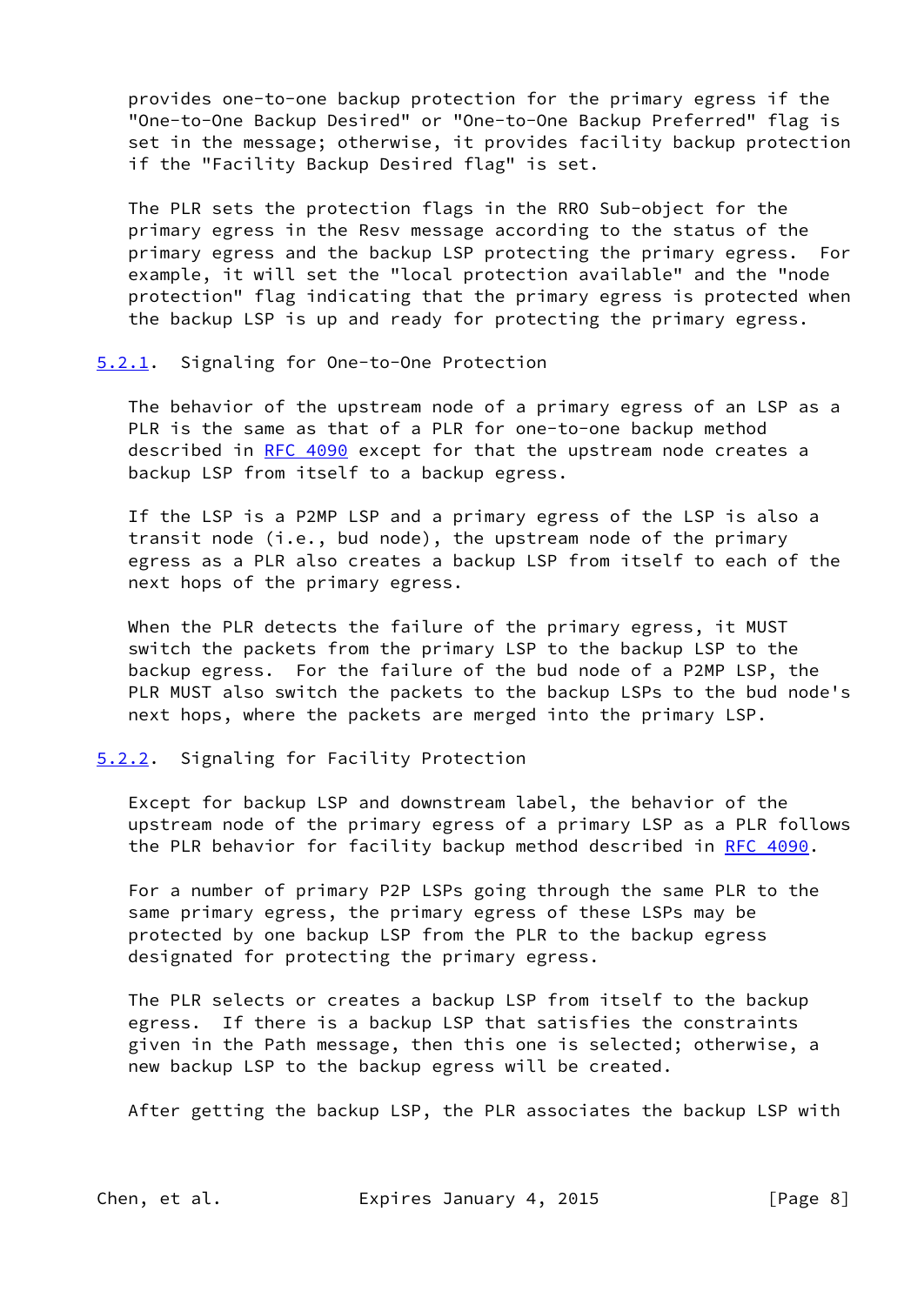<span id="page-9-1"></span> a primary LSP for protecting its primary egress. The PLR records that the backup LSP is used to protect the primary LSP against its primary egress failure and includes an EGRESS\_BACKUP object in the Path message to the primary egress. The object contains the backup egress and the backup LSP ID. It indicates that the primary egress SHOULD send the backup egress the primary LSP label as UA label.

After receiving the Path message with the EGRESS BACKUP, the primary egress includes the information about the primary LSP label in the Resv message with an EGRESS\_BACKUP object as UA label. When the PLR receives the Resv message with the information about the UA label, it includes the information in the Path message for the backup LSP to the backup egress. Thus the primary LSP label as UA label is sent to the backup egress from the primary egress.

When the PLR detects the failure of the primary egress, it redirects the packets from the primary LSP into the backup LSP to backup egress using the primary LSP label from the primary egress as an inner label. The backup egress delivers the packets to the same destinations as the primary egress using the backup LSP label as context label and the inner label as UA label.

#### <span id="page-9-0"></span>[5.2.3](#page-9-0). Signaling for S2L Sub LSP Protection

 The S2L Sub LSP Protection is used to protect a primary egress of a P2MP LSP. Its major advantage is that the application traffic carried by the LSP is easily protected against the egress failure.

 The PLR determines to protect a primary egress of a P2MP LSP via S2L sub LSP protection when it receives a Path message with flag "S2L Sub LSP Backup Desired" set.

 The PLR sets up the backup S2L sub LSP to the backup egress, creates and maintains its state in the same way as of setting up a source to leaf (S2L) sub LSP defined in [RFC 4875](https://datatracker.ietf.org/doc/pdf/rfc4875) from the signaling's point of view. It computes a path for the backup LSP from itself to the backup egress, constructs and sends a Path message along the path, receives and processes a Resv message responding to the Path message.

 After receiving the Resv message for the backup LSP, the PLR creates a forwarding entry with an inactive state or flag called inactive forwarding entry. This inactive forwarding entry is not used to forward any data traffic during normal operations.

 When the PLR detects the failure of the primary egress, it changes the forwarding entry for the backup LSP to active. Thus, the PLR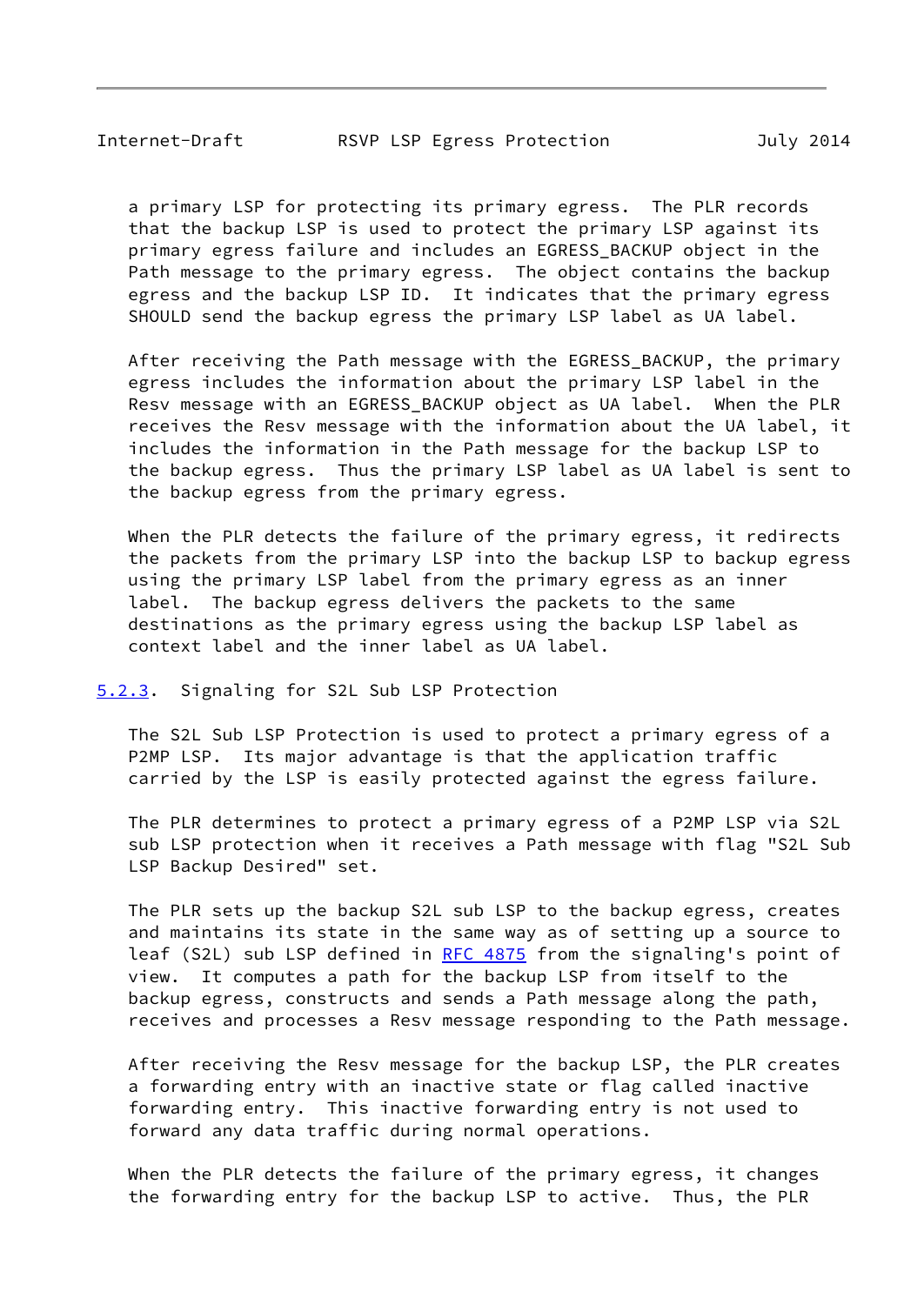forwards the traffic to the backup egress through the backup LSP, which sends the traffic to its destination.

| Chen, et al. | Expires January 4, 2015 |  | [Page 9] |
|--------------|-------------------------|--|----------|
|--------------|-------------------------|--|----------|

<span id="page-10-1"></span>

| Internet-Draft |  | RSVP LSP Egress Protection | July 2014 |
|----------------|--|----------------------------|-----------|
|                |  |                            |           |

#### <span id="page-10-0"></span>[5.2.4](#page-10-0). PLR Procedures during Local Repair

 When the upstream node of a primary egress of an LSP as a PLR detects the failure of the primary egress, it follows the procedures defined in section [6.5 of RFC 4090](https://datatracker.ietf.org/doc/pdf/rfc4090#section-6.5). It SHOULD notify the ingress about the failure of the primary egress in the same way as a PLR notifies the ingress about the failure of an intermediate node.

 Moreover, the PLR lets the upstream part of the primary LSP stay after the primary egress fails. It continues to send resv message to its upstream node along the primary LSP. The downstream part of the primary LSP from the PLR to the primary egress SHOULD be removed.

 In the local revertive mode, the PLR re-signals each of the primary LSPs that were routed over the restored resource once it detects that the resource is restored. Every primary LSP successfully re-signaled along the restored resource is switched back.

## <span id="page-10-2"></span>[6](#page-10-2). Considering Application Traffic

 This section focuses on the application traffic carried by P2P LSPs. When a primary egress of a P2MP LSP fails, the application traffic carried by the P2MP LSP is delivered to the same destination by the backup egress since the inner label if any for the traffic is a upstream assigned label for every egress of the P2MP LSP.

## <span id="page-10-3"></span>[6.1](#page-10-3). A Typical Application

 L3VPN is a typical application. An existing solution (refer to Figure 2) for protecting L3VPN traffic against egress failure includes: 1) A multi-hop BFD session between ingress R1 and egress L1 of primary LSP; 2) A backup LSP from ingress R1 to backup egress La; 3) La sends R1 VPN backup label and related information via BGP; 4) R1 has a VRF with two sets of routes: one uses primary LSP and L1 as next hop; the other uses backup LSP and La as next hop.

| CE1,CE2 in | $\lceil R2 \rceil$ ***** $\lceil R3 \rceil$ ***** $\lceil L1 \rceil$ |     |  | **** Primary LSP |
|------------|----------------------------------------------------------------------|-----|--|------------------|
| one VPN    |                                                                      | . S |  | ---- Backup LSP  |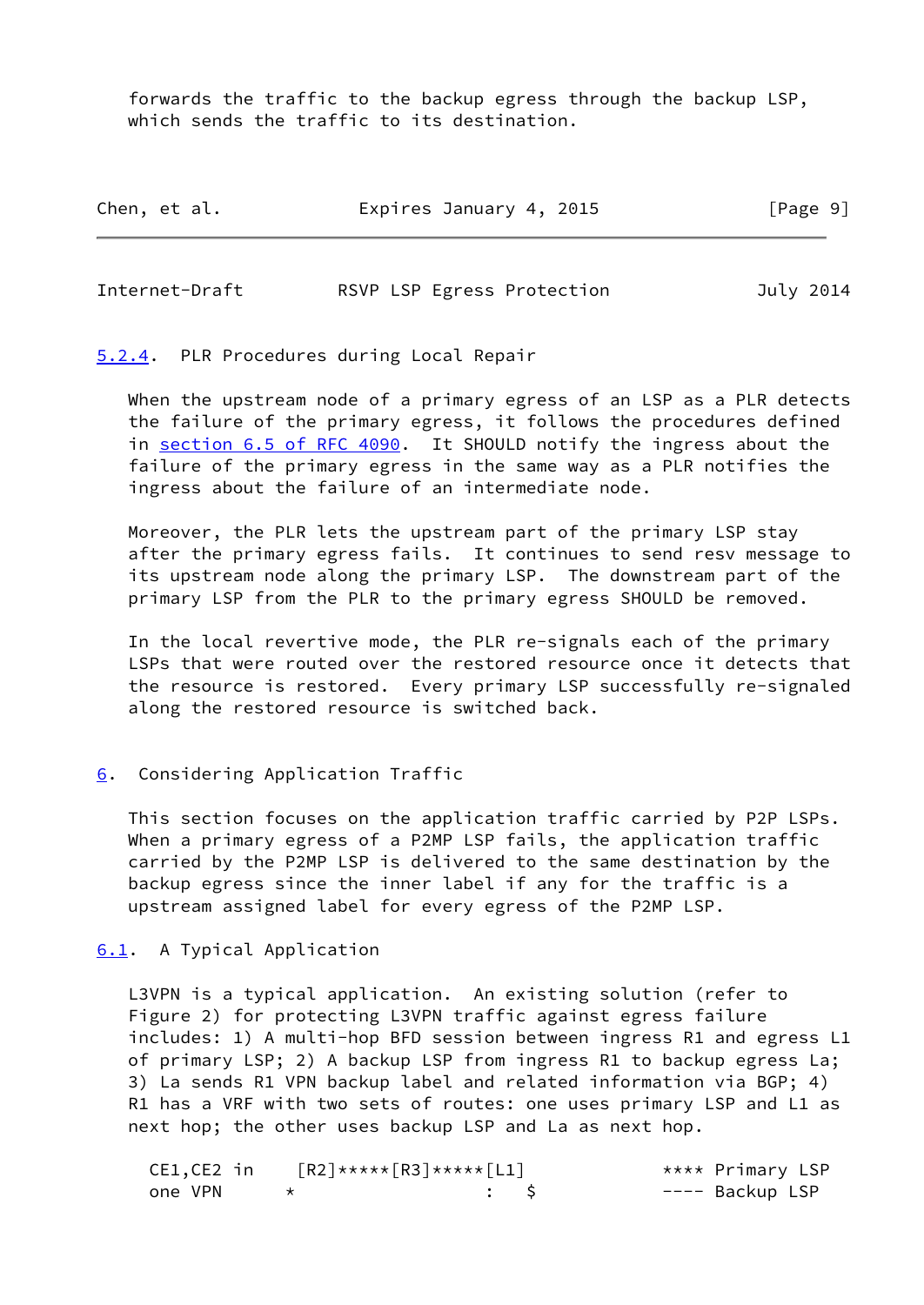

Figure 2: Protect Egress for L3VPN Traffic

Chen, et al. **Expires January 4, 2015** [Page 10]

<span id="page-11-1"></span>Internet-Draft RSVP LSP Egress Protection July 2014

 In normal operations, R1 sends the traffic from CE1 through primary LSP with VPN label received from L1 as inner label to L1, which delivers the traffic to CE2 using VPN label.

When R1 detects the failure of L1, R1 sends the traffic from CE1 via backup LSP with VPN backup label received from La as inner label to La, which delivers the traffic to CE2 using VPN backup label.

 A new solution (refer to Figure 3) with egress local protection for protecting L3VPN traffic includes: 1) A BFD session between R3 and egress L1 of primary LSP; 2) A backup LSP from R3 to backup egress La; 3) L1 sends La VPN label as UA label and related information; 4) L1 and La is virtualized as one. This can be achieved by configuring a same local address on L1 and La, using the address as a destination of the LSP and BGP next hop for VPN traffic.

| CE1,CE2 in         |          | $\lceil R2 \rceil$ ***** $\lceil R3 \rceil$ ***** $\lceil L1 \rceil$ |       | **** Primary LSP                     |
|--------------------|----------|----------------------------------------------------------------------|-------|--------------------------------------|
| one VPN            | $\star$  | $\langle$ :: \$                                                      |       | ---- Backup LSP                      |
|                    | $^\star$ |                                                                      |       | BFD Session                          |
| $\lceil R1 \rceil$ |          |                                                                      | [CE2] | $$$ Link                             |
|                    |          |                                                                      |       |                                      |
|                    |          |                                                                      |       |                                      |
| [CE1]              |          |                                                                      |       | [La] (VPN label from L1 as UA label) |

Figure 3: Locally Protect Egress for L3VPN Traffic

<span id="page-11-0"></span>When R3 detects L1's failure, R3 sends the traffic from primary LSP via backup LSP to La, which delivers the traffic to CE2 using VPN label as UA label under the backup LSP label as a context label.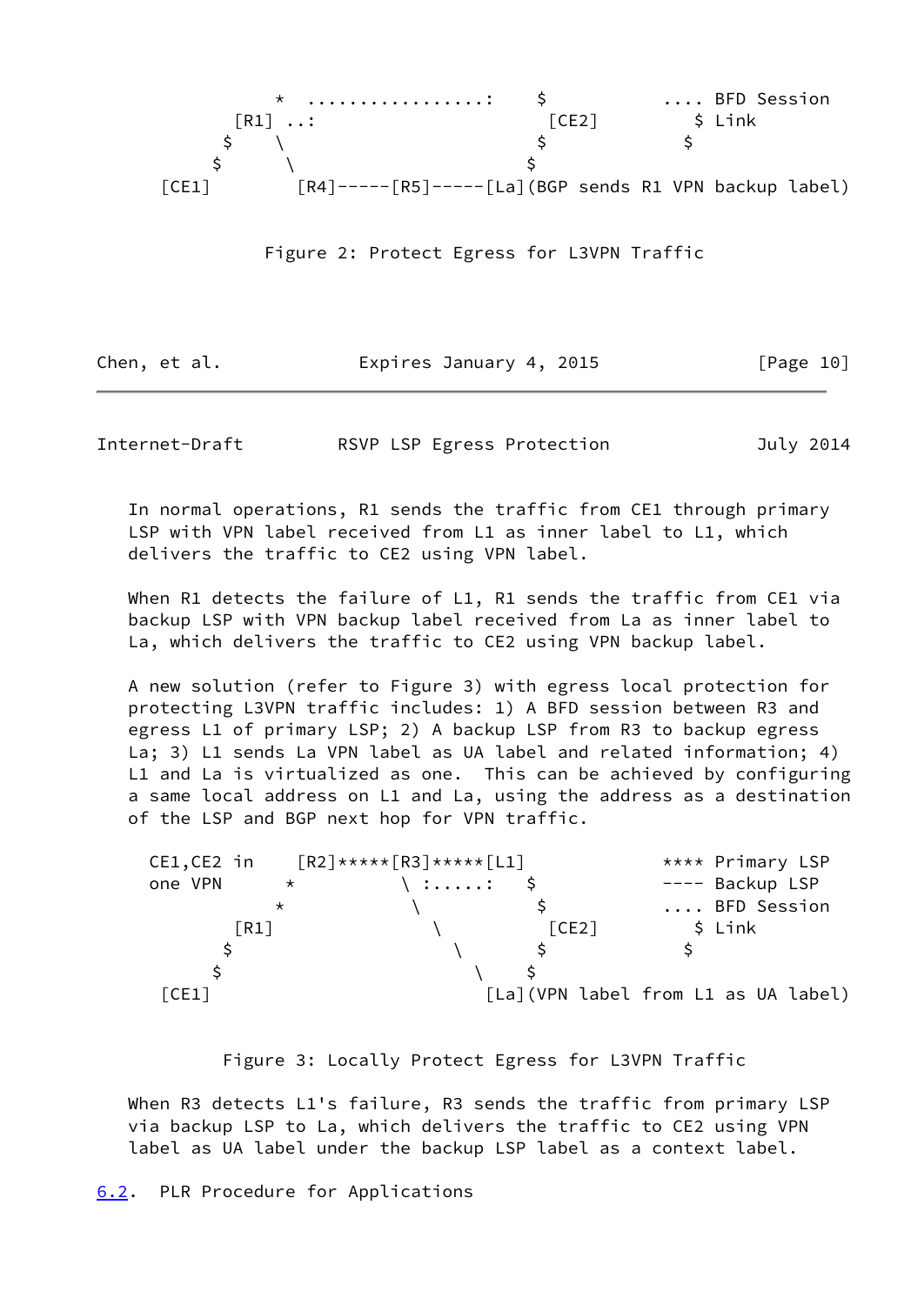When the PLR gets a backup LSP from itself to a backup egress for protecting a primary egress of a primary LSP, it includes an EGRESS BACKUP object in the Path message for the primary LSP. The object contains the ID information of the backup LSP and indicates that the primary egress SHOULD send the backup egress the application traffic label (e.g., VPN label) as UA label when needed.

<span id="page-12-0"></span>[6.3](#page-12-0). Egress Procedures for Applications

When a primary egress of an LSP sends the ingress of the LSP a label for an application such as a VPN, it SHOULD send the backup egress for protecting the primary egress the label as a UA label via BGP or another protocol. Exactly how the label is sent is out of scope for this document.

| Chen, et al. | Expires January 4, 2015 | [Page 11] |
|--------------|-------------------------|-----------|
|              |                         |           |

<span id="page-12-2"></span>

| Internet-Draft |  | RSVP LSP Egress Protection | July 2014 |
|----------------|--|----------------------------|-----------|
|                |  |                            |           |

 When the backup egress receives a UA label from the primary egress, it adds a forwarding entry with the label into the LFIB for the primary egress. When the backup egress receives a packet from the backup LSP, it uses the top label as a context label to find the LFIB for the primary egress and the inner label to deliver the packet to the same destination as the primary egress according to the LFIB.

<span id="page-12-1"></span>[7](#page-12-1). Security Considerations

 In principle this document does not introduce new security issues. The security considerations pertaining to [RFC 4090](https://datatracker.ietf.org/doc/pdf/rfc4090), [RFC 4875](https://datatracker.ietf.org/doc/pdf/rfc4875) and other RSVP protocols remain relevant.

<span id="page-12-3"></span>[8](#page-12-3). IANA Considerations

 IANA considerations for new objects will be specified after the objects used are decided upon.

<span id="page-12-4"></span>[9](#page-12-4). Contributors

 Boris Zhang Telus Communications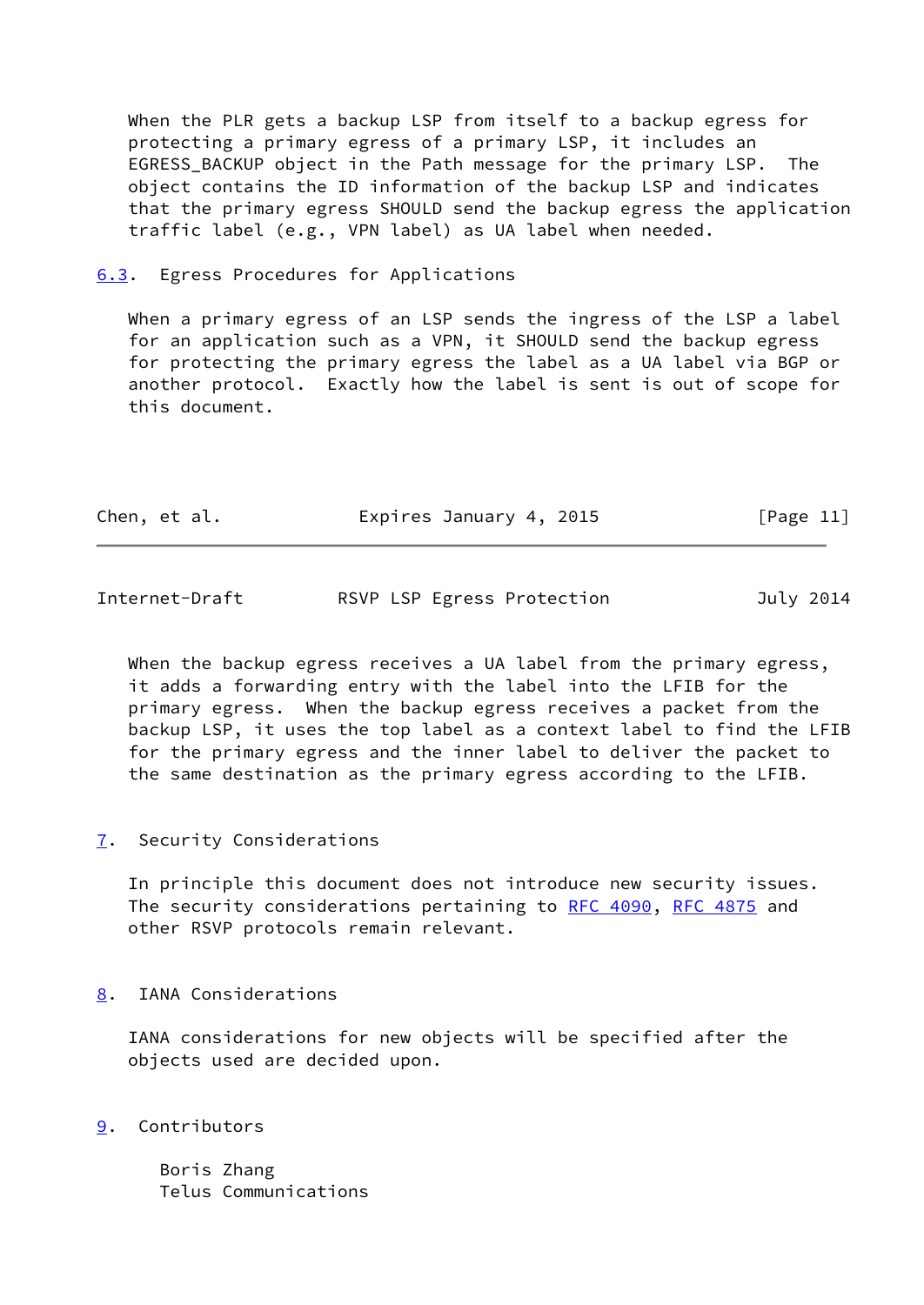200 Consilium Pl Floor 15 Toronto, ON M1H 3J3 Canada Email: Boris.Zhang@telus.com Nan Meng Huawei Technologies Huawei Bld., No.156 Beiqing Rd. Beijing 100095 China Email: mengnan@huawei.com Vic Liu China Mobile No.32 Xuanwumen West Street, Xicheng District Beijing, 100053 China Email: liuzhiheng@chinamobile.com

Chen, et al. **Expires January 4, 2015** [Page 12]

<span id="page-13-1"></span>Internet-Draft RSVP LSP Egress Protection July 2014

## <span id="page-13-0"></span>[10.](#page-13-0) Acknowledgement

 The authors would like to thank Richard Li, Nobo Akiya, Tarek Saad, Lizhong Jin, Ravi Torvi, Eric Gray, Olufemi Komolafe, Michael Yue, Rob Rennison, Neil Harrison, Kannan Sampath, Yimin Shen, Ronhazli Adam and Quintin Zhao for their valuable comments and suggestions on this draft.

# <span id="page-13-2"></span>[11.](#page-13-2) References

<span id="page-13-3"></span>[11.1](#page-13-3). Normative References

- [RFC2119] Bradner, S., "Key words for use in RFCs to Indicate Requirement Levels", [BCP 14](https://datatracker.ietf.org/doc/pdf/bcp14), [RFC 2119](https://datatracker.ietf.org/doc/pdf/rfc2119), March 1997.
- [RFC3692] Narten, T., "Assigning Experimental and Testing Numbers Considered Useful", [BCP 82](https://datatracker.ietf.org/doc/pdf/bcp82), [RFC 3692,](https://datatracker.ietf.org/doc/pdf/rfc3692) January 2004.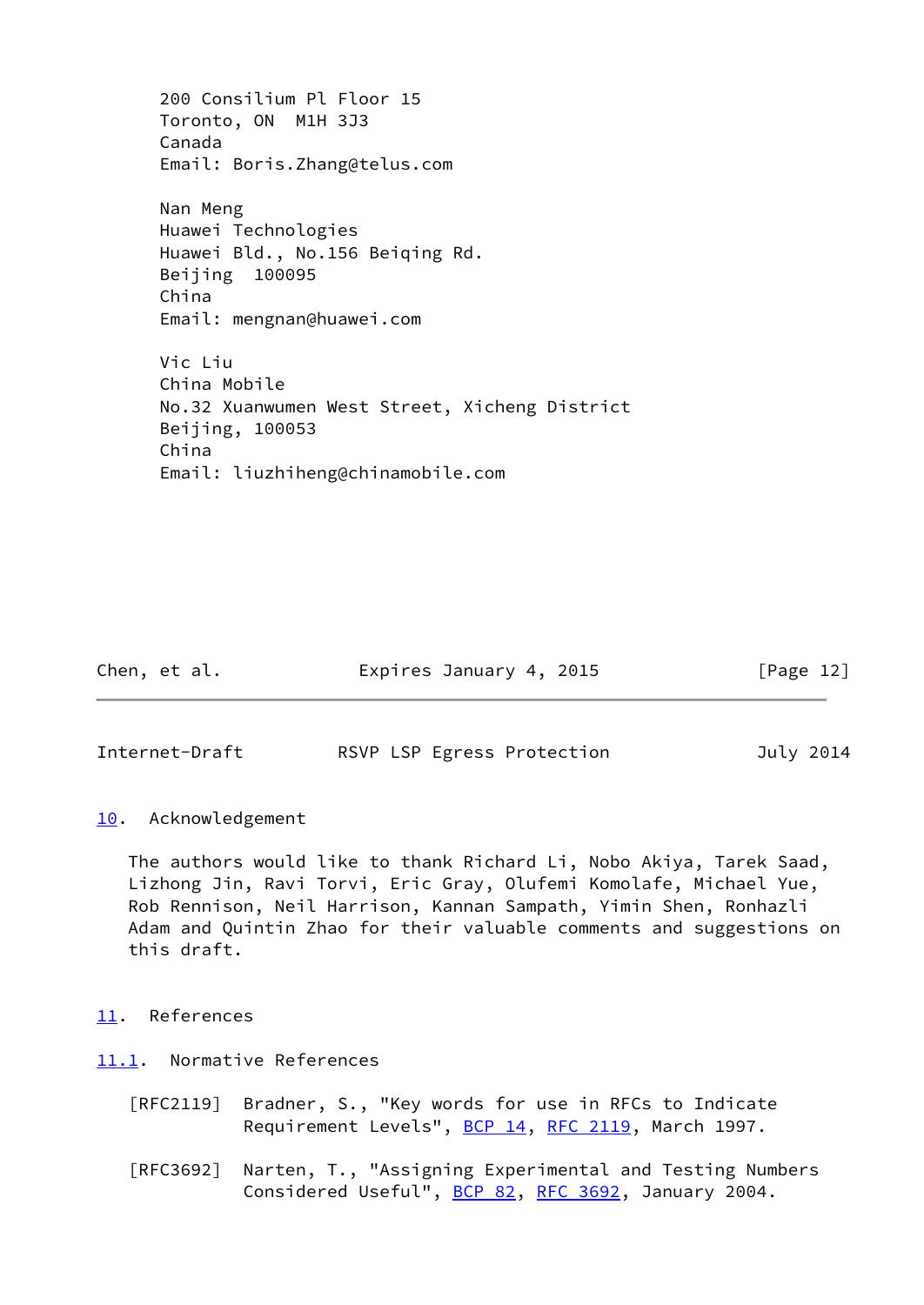- [RFC2205] Braden, B., Zhang, L., Berson, S., Herzog, S., and S. Jamin, "Resource ReSerVation Protocol (RSVP) -- Version 1 Functional Specification", [RFC 2205](https://datatracker.ietf.org/doc/pdf/rfc2205), September 1997.
- [RFC3031] Rosen, E., Viswanathan, A., and R. Callon, "Multiprotocol Label Switching Architecture", [RFC 3031](https://datatracker.ietf.org/doc/pdf/rfc3031), January 2001.
- [RFC3209] Awduche, D., Berger, L., Gan, D., Li, T., Srinivasan, V., and G. Swallow, "RSVP-TE: Extensions to RSVP for LSP Tunnels", [RFC 3209](https://datatracker.ietf.org/doc/pdf/rfc3209), December 2001.
- [RFC3473] Berger, L., "Generalized Multi-Protocol Label Switching (GMPLS) Signaling Resource ReserVation Protocol-Traffic Engineering (RSVP-TE) Extensions", [RFC 3473](https://datatracker.ietf.org/doc/pdf/rfc3473), January 2003.
- [RFC4090] Pan, P., Swallow, G., and A. Atlas, "Fast Reroute Extensions to RSVP-TE for LSP Tunnels", [RFC 4090,](https://datatracker.ietf.org/doc/pdf/rfc4090) May 2005.
- [RFC4875] Aggarwal, R., Papadimitriou, D., and S. Yasukawa, "Extensions to Resource Reservation Protocol - Traffic Engineering (RSVP-TE) for Point-to-Multipoint TE Label Switched Paths (LSPs)", [RFC 4875,](https://datatracker.ietf.org/doc/pdf/rfc4875) May 2007.
- [RFC5331] Aggarwal, R., Rekhter, Y., and E. Rosen, "MPLS Upstream Label Assignment and Context-Specific Label Space", [RFC 5331,](https://datatracker.ietf.org/doc/pdf/rfc5331) August 2008.
- [RFC5786] Aggarwal, R. and K. Kompella, "Advertising a Router's

| Chen, et al. | Expires January 4, 2015 | [Page 13] |
|--------------|-------------------------|-----------|
|--------------|-------------------------|-----------|

<span id="page-14-1"></span>Internet-Draft RSVP LSP Egress Protection July 2014

 Local Addresses in OSPF Traffic Engineering (TE) Extensions", [RFC 5786](https://datatracker.ietf.org/doc/pdf/rfc5786), March 2010.

[P2MP FRR]

 Le Roux, J., Aggarwal, R., Vasseur, J., and M. Vigoureux, "P2MP MPLS-TE Fast Reroute with P2MP Bypass Tunnels", [draft-leroux-mpls-p2mp-te-bypass](https://datatracker.ietf.org/doc/pdf/draft-leroux-mpls-p2mp-te-bypass) , March 1997.

## <span id="page-14-0"></span>[11.2](#page-14-0). Informative References

[RFC4461] Yasukawa, S., "Signaling Requirements for Point-to-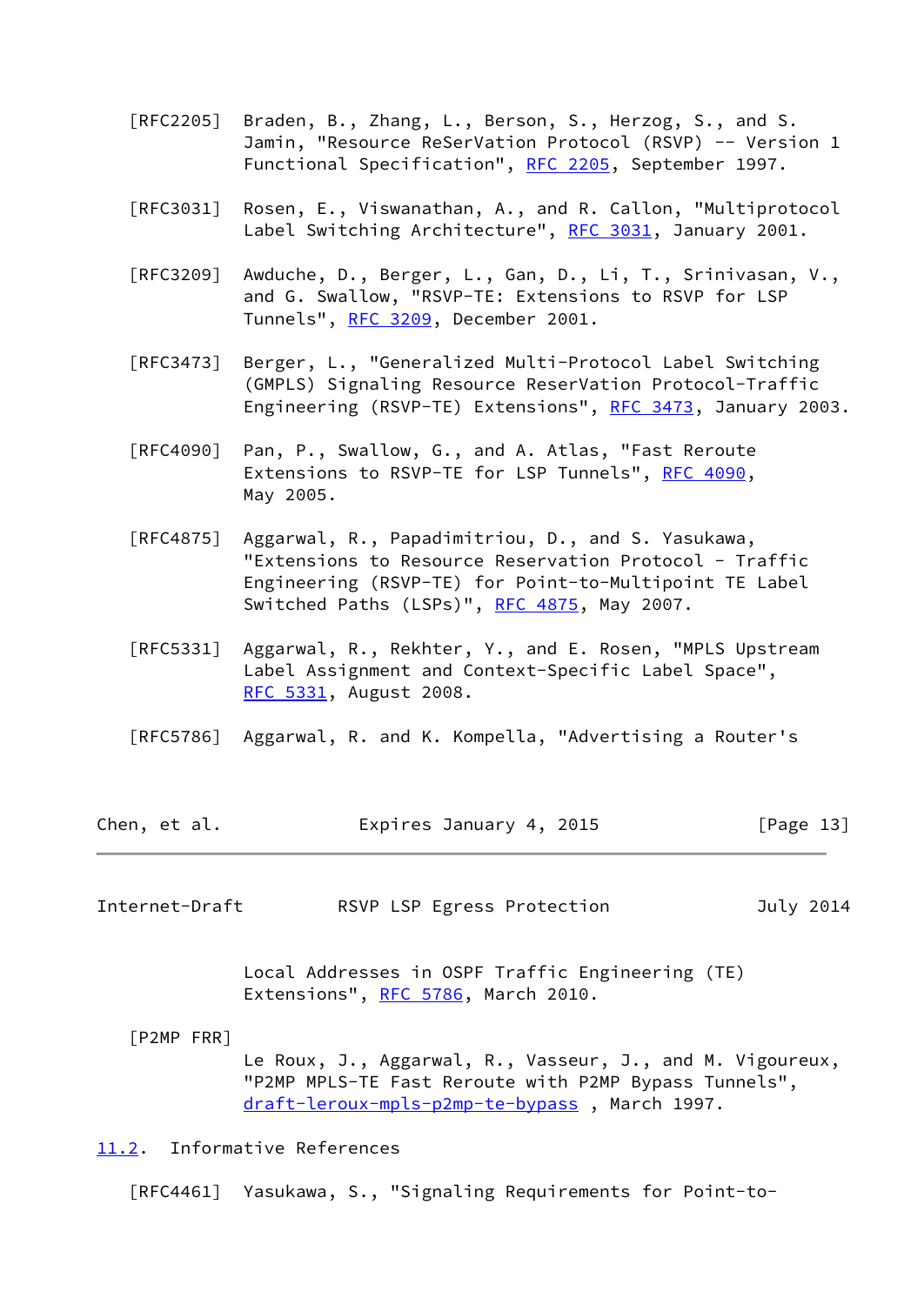Multipoint Traffic-Engineered MPLS Label Switched Paths (LSPs)", [RFC 4461,](https://datatracker.ietf.org/doc/pdf/rfc4461) April 2006.

Authors' Addresses

 Huaimo Chen Huawei Technologies Boston, MA USA

Email: huaimo.chen@huawei.com

 Zhenbin Li Huawei Technologies Huawei Bld., No.156 Beiqing Rd. Beijing 100095, China

Email: lizhenbin@huawei.com

 Ning So Tata Communications 2613 Fairbourne Cir. Plano, TX 75082 USA

Email: ningso01@gmail.com

| Chen, et al.                               | Expires January 4, 2015    | [Page $14$ ] |
|--------------------------------------------|----------------------------|--------------|
| Internet-Draft                             | RSVP LSP Egress Protection | July 2014    |
| Autumn Liu<br>Ericsson<br>CA<br><b>USA</b> |                            |              |